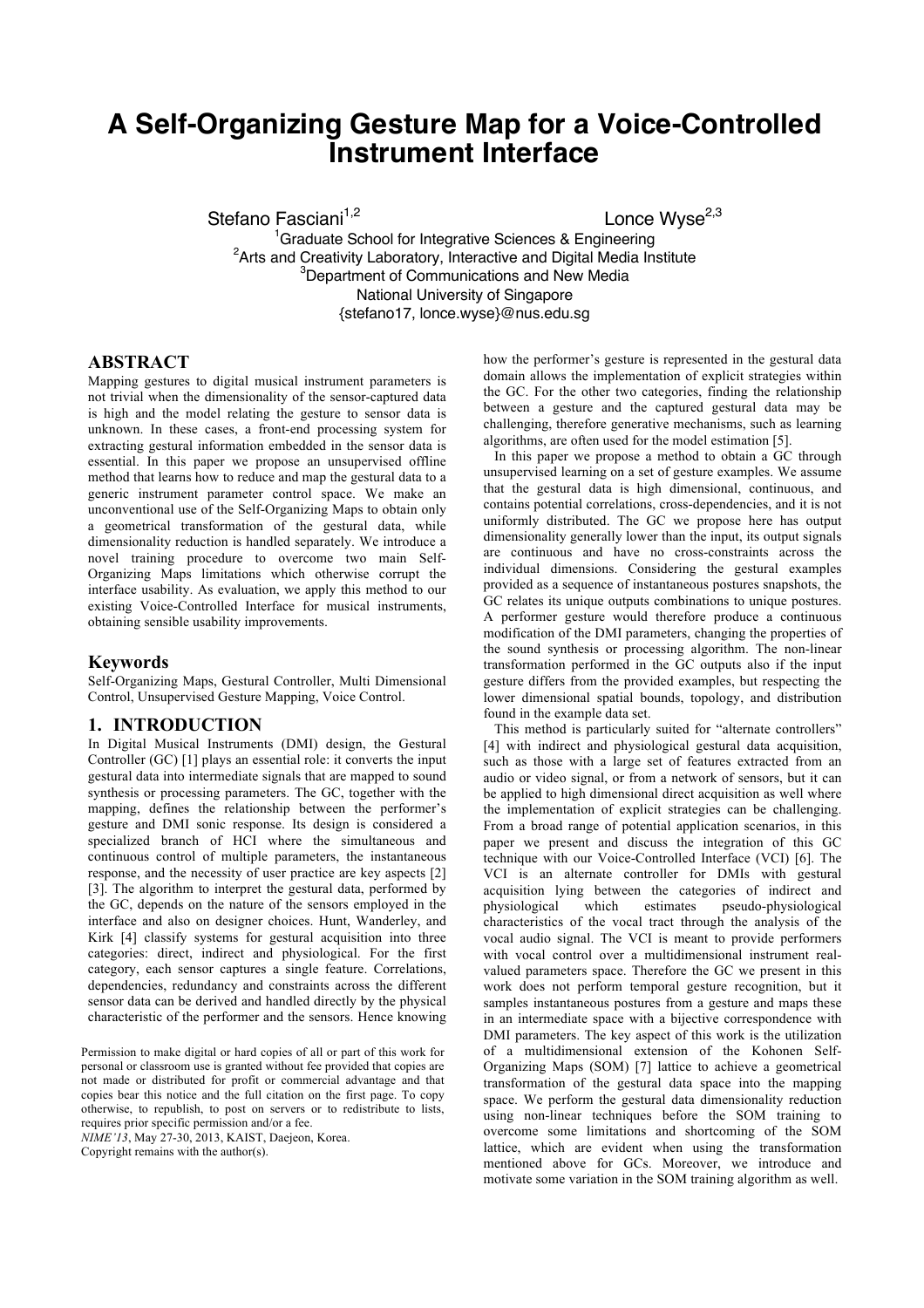# **2. RELATED WORK**

Artificial Neural Networks (ANN) have been used in the design of new interfaces for musical purposes for more than two decades. From the pioneering work of Lee and Wessel [8] to Fiebrink's more recent Wekinator [9], history shows how these generative algorithms have been successfully used to learn gesture maps for DMIs, particularly for time-continuous realvalued parameters. Typically an ANN is trained with supervised techniques. On the other hand, the Kohonen SOM ANN is trained with an unsupervised technique. SOMs are commonly used to produce a two-dimensional discrete representation, called a map or lattice, of the input space. SOMs, contrary to traditional ANNs, tend to preserve the topological properties of the input space. Therefore, SOMs have been mainly used for classification, visualization, organization or retrieval of audio, exploiting the dimensionality reduction and topological organization capabilities. Ness and Tzanetakis [10] present a comprehensive survey of SOM applications in music and instrument interface related projects. Some instrument interfaces using SOMs are limited to a one-toone linear mapping of a two or three-dimensional sensor to an equal dimensional trained map. Then the music or audio chunks previously used to train the map are retrieved and reproduced in real time, as in Odowichuk [10], which represents one of the few musical examples using an SOM output lattice with dimensionality larger than two.

Stowell [11] describes an attempt to use the SOM for remapping vocal timbre representing the gestural data to sound synthesis. He explains the relatively poor performance of this solution with the intrinsic shortcomings and limitations of the SOM. The selection of appropriate training settings, output lattice resolution, and dimensionality may vary drastically case by case. There may also be differences in map orientation for different training over the same data set, and errors in topology preservation such as output lattice twisting or folding. The latter two are harmless side effect in classification tasks but are lethal when the output lattice must represent a continuous and non-linear discretization of the input data set, as we wish to obtain here. The SOM performs a dimensionality reduction of the input data and at the same time it tries to maintain its topology. As described in [12], this dualistic role of the SOM is one of the sources of topology corruption. If the embedded dimensionality of the input data is higher than the output lattice dimensionality, topology corruption is highly probable. Moreover there is a tradeoff between continuity and resolution of the map. The SOM output, represented by the lattice node position, is intrinsically discrete. Therefore when we mention map continuity within this context we mean that vectors very close in the input manifold are mapped either to the same or adjacent nodes. These issues, their effect on a SOM-based GC, and proposed solutions are covered in the next section.

## **3. SELF-ORGANIZING GESTURES**

In this section we describe the procedure to train the SOMbased GC and different operative modalities which may fit different DMI interface requirements. As mentioned above, our goal is to drive time-continuous and real-valued DMI parameters. The set of gestures used for the training represents a temporal sequence of instantaneous postures, defining an arbitrary shape in an *N*-dimensional space with arbitrary and generally non-uniform density. On the output side, the GC generates data in an *M*-dimensional space, therefore it applies a bijective transformation  $f : \mathbb{R}^n \to \mathbb{R}^m$ . It is desirable that the transformation *f* maintains the local and global topological structure of the training gestures and spreads them evenly over the output dimensions. The training data subject to the transformation *f* must uniformly fill in a hypercube with

dimensionality *M*. An empty or low-density sub-volume in the output hypercube results in a GC constraint that makes it impossible to obtain certain combinations of the *M* output parameters with any gesture similar to the training ones. Independently of the strategy used to map the GC output to the DMI (one-to-one, divergent or convergent), the transformation *f* described above implicitly requires that *M* is equal to or smaller than *N*. In high-dimensional gestural acquisition we often find an embedded dimensionality *N'* smaller than *N*, therefore if we want non-redundant GC outputs, *M* has to be equal or smaller than *N'*.

In principle, the SOM seems to be a suitable solution in learning the transformation *f* from the gestural examples. The GC can be implemented interpolating the discrete output map of the trained ANN, which has *N* input neurons and an *M* dimensional output lattice. However, due to the shortcomings in topology preservations described in the previous section, the GC can be affected by the following problems detrimental to musical instrument design:

- inverted GC response to the gestural input belonging to different subsections of the input space due to SOM lattice twisting;
- discontinuous GC response due to excessive SOM folding, (resulting in the proximity of two or more edges in the output lattice), or due to SOM curled edges;
- minor inconsistency of the GC behavior due to local topology distortion of individual output nodes relative to its neighbors.

Our approach aims to avoid or minimize topology corruptions by introducing a prior dimensionality reduction step, proper data preprocessing, and some expedients in the training algorithm. We free the SOM from the dimensionality reduction task, while using it to find a non-linear geometrical transformation between the two iso-dimensional spaces, and to compresses/expands the dynamic of the input. A similar approach for a different application domain is taken in the Isometric SOM [13], where a 3D hand posture estimation, is achieved using the SOM with a prior dimensionality reduction stage performed using the ISOMAP method.

## **3.1 Learning Process**

The preparation of a proper training data set **G** is essential for the success of the learning algorithm. The larger the data set, the better the final system will likely respond. However, consistency and compliance of the data set are fundamental. Most sensor output data are sampled at regular intervals. Maintaining a posture over time during the recording of **G** generates inappropriate high-density cluster in the *N*dimensional space, due to the sampling of identical or very similar postures. This can bias and corrupt our training process because the data density is not representative of the gesture only. Strategies to avoid the presence of identical postural data may vary with the characteristics of the gestural data acquisition system, or alternatively, a more general step of post processing over the acquired data **G** can be used. For our VCI we adopt a gate operated by the spectral flux value to filter out undesired postures while collecting the gestural data vectors in **G**. The spectral flux threshold value is automatically measured from a set of postures, used as well for noisy features rejection.

# *3.1.1 Gestural Data Pre Processing*

A single dimension here represents a sensor signal for direct gestural acquisition, or a single feature for indirect and physiological gestural acquisition. The *N*-dimensional gestural training data **G** is centered at the origin removing the mean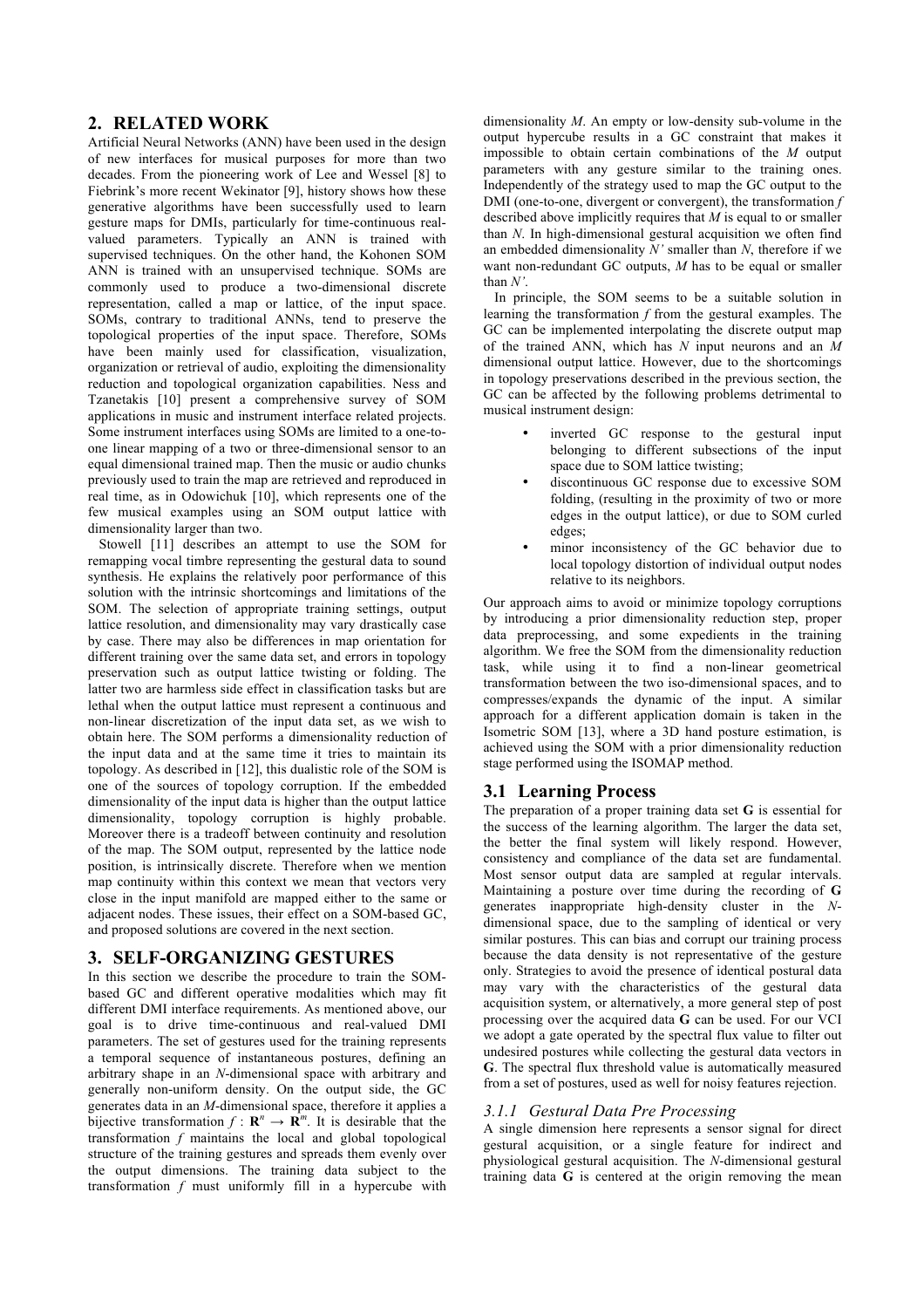**g***mean*. Then we estimate *N'*, the embedded dimensionality in the *N*-dimensional gestural training data. This step is essential because after the dimensionality reduction we keep at most *N'* dimensions, possibly fewer depending on user choice*.* For this estimation we round the results of the correlation dimension method [15] to the closest integer. For the dimensionality reduction there are several possibilities and experiments (e.g. [16]) that demonstrate a specific technique outperforms others only if certain specific characteristics are present in the data, while for real data scenarios often the most advanced techniques gives just a small improvement over basic techniques such as the Principal Component Analysis. Since we cannot make any assumption about the gestural data, choosing a Nonlinear Dimensionality Reduction (NLDR) technique would handle complex cases and non-linear manifolds. We chose a convex NLDR technique because it produced consistent results over different experimental iterations. We tested several NLDR techniques on real gestural data sets, and those that produced the best results were ISOMAP [17] followed by LLE [18]. The results were measured in terms of uniformity of data distribution across single dimensions, as well as the overall GC user experience. However, the tests were performed integrating the Self Organizing Gestures method with our VCI covered in the next section. It is certainly possible that for different gestural data acquisition systems the optimal NLDR might differ from those used here. After the NLDR, the data on each dimension are normalized to the range *[-1;1].*

### *3.1.2 SOM Training*

As mentioned above, the SOM output lattice dimensionality *M* will be at most equal to *N'*. However the output dimensionality of the GC *M* is user-configurable. The NLDR technique ranks the output dimensions, hence we simply discard the lowest ranked (*N'- M*) components to achieve the further reduction. An excessive number of output nodes, often referred to as output lattice resolution, is one of the causes for topology distortion, especially of the local type. We derive the resolution *r* from *M* and from the number of entries *g* in the gestural training data **G** using a nonlinear relation as in (1). A highresolution implies a more complex model to be estimated, and the requirement of more training data is a direct consequence. Similarly, the number of SOM training iterations  $t_{MAX}$  is related to the model complexity as in (2).

$$
r = \text{round}(1.5 \cdot \log_M(g)) \tag{1}
$$

$$
t_{MAX} = M \cdot g \cdot r \tag{2}
$$

The SOM output lattice represents an *M*-dimensional hypercube with  $r^M$  output nodes  $O_j$  distributed uniformly (forming a grid), each associated to an *M*-dimensional weight vector **w***<sup>j</sup>* . Before initializing the weight vector **w***<sup>j</sup>* and training the SOM, we search the gestural training data for  $2^M$  points  $a_k$ representing the extrema of the performer's gestures that best encompass the gestural space. The data is centered on the axis origin, hence we perform the search with the following steps:

- 1. for each quadrant, set an equal-value boundary on each axis, and increase it progressively reducing the quadrant extension until only one point remains, and compute the sum of the distances of the  $2^M a_k$  points from the origin and between themselves;
- 2. repeat the previous step performing a sequence of fine angular full data rotation steps around the origin;
- 3. pick the rotation angle  $\alpha_{opt}$  and the related  $a_k$  that maximizes the sum of the distances.

The weights **w***<sup>j</sup>* are initialized distributing them uniformly through the hypercube inscribed into the dataset, while the weights related to the  $O_j$  located at the  $2^M$  vertices are

initialized at the position of the  $a_k$ . The SOM is trained for  $t_{MAX}$ iterations picking a random point **x***rand* from the dataset and updating all the **w***<sup>j</sup>* , as in equations (3) and (4)

$$
\mathbf{w}_j(t+1) = \mathbf{w}_j(t) + \mu(t) \cdot \Theta(t, j, z) \cdot (\mathbf{x}_{rand} - \mathbf{w}_j(t))
$$
 (3)

$$
\Theta(t, j, z) = \exp\left(-\left|O_z - O_j\right|^2 / 2 \cdot \sigma(t)^2\right) \tag{4}
$$

where  $\mu(t)$  is the linearly decreasing learning rate,  $\Theta(t, j, z)$  is the neighborhood function described in (4), *z* is the index of the output node  $O$ <sub>*z*</sub> with the related weight closest to  $\mathbf{x}_{rand}$ . In (4) the nominator of the exponential is the squared Euclidean distance of the output nodes in the output *M*-dimensional grid, *σ(t)* is the linearly decreasing neighborhood parameter representing the attraction between the output nodes. We apply the following modification to the standard training algorithm:

- the  $O_j$  of the  $2^M$  vertices are updated more slowly than the rest of the points, using the half of the learning rate  $\mu(t)$ ;
- the random point selection is biased in favor of the  $a_k$ , forcing the weights update using the  $2^M a_k$  every time a 10% of *tMAX* has elapsed, and using half of the attraction  $\sigma(t)$  for the  $O_j$  of the  $2^M$  vertices.

At the end of the training process each output node  $O_j$  is associated with a number  $C_i$  counting how many entries in the training gestural data are associated with it (for which it is the "nearest node"). Additionally we embed information about the temporal unfolding of **G** in the lattice output nodes. This is used in one of the operative modes described in the next subsection. Since we are running a large number of training iterations, we choose a relatively small value for the initial learning rate  $\mu(t_0)$ . To avoid local topology distortions, we set the final value of the attraction  $\sigma(t_{MAX})$  to a relatively large value, and a  $\mu$ ( $t_{MAX}$ ) at least one order of magnitude smaller than the initial one. In particular, values producing good results for our vocal gestural data cases are:  $\mu = [0.5, 0.01]$  and *σ=[1.5,0.5]*. Other gestural data acquisition systems may require different parameter values to obtain a well-trained system, but the selection strategy is still valid.

The idea behind the modification of the conventional training is to avoid the topology distortions mentioned above, and at the same time obtain a better overlap between the weights of the SOM output nodes and the gestural data. In particular, we focused in pulling the lattice from its vertices, stretching it toward the gestural extrema, achieving at the same time lattice edges enclosing the *M*-dimensional gestural data subspace with higher fidelity. Moreover, the SOM training data is also used to find the *M*-dimensional convex hull that encloses all the vectors in **G**. The convex hull defines the valid region for new incoming vectors during the real-time operation, so that the GC does not produce an output if the vector is outside the region. In Figure 1 we present two examples of SOM training on gestural data, with  $\overline{M}$  = 2 and  $\overline{M}$  = 3, showing the training data (after preprocessing), the weights of the SOM nodes at initialization and after training, node mass  $C_i$  and node neighborhood based on gestural data temporal unfolding. The weights of the SOM nodes are represented in the normalized *M*-dimensional training data space.

The preprocessing and training processes presented are completely unsupervised. In case the user wants to explicitly define the  $2^M$  gestural extrema to be associated with the SOM lattice vertices, we use a supervised dimensionality reduction technique in the preprocessing stage. This requires an additional training data set **E** that contains several instances of labeled gestural extrema. We use a multiclass Linear Discriminant Analysis (LDA) for the *N* to *M* dimensionality reduction, which maximizes the between-class variance while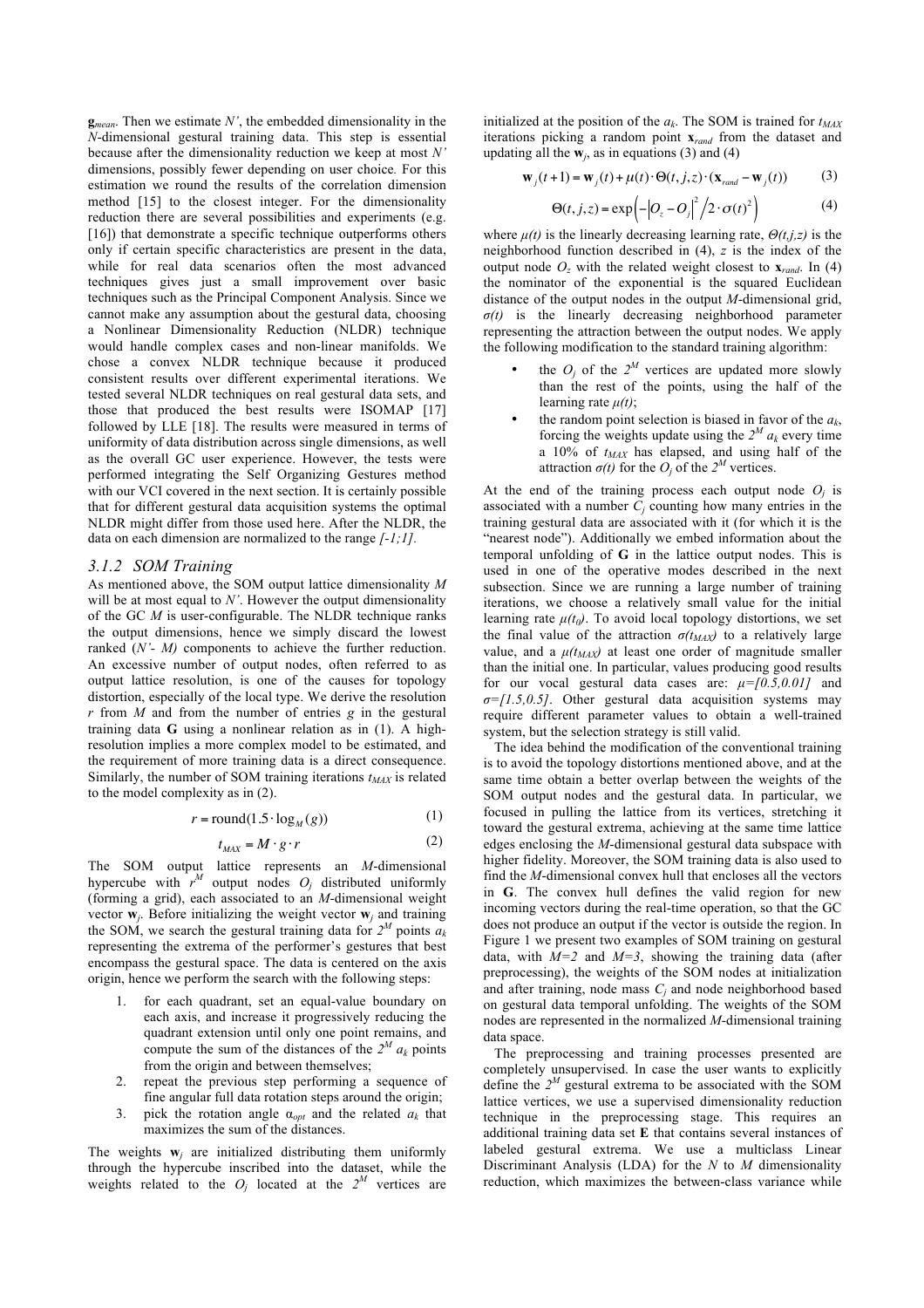minimizing the within-class variance. The LDA transformation is learned from the labeled data in **E**, and it replaces ISOMAP. The LDA dimensionality reduction is then applied to **G** and to the  $2^M$  class centroids in **E**, representing the gestural extrema. The rest of the preprocessing and SOM training procedure is unchanged. With LDA, when projecting the gestural data in to the lower dimensional space, the extrema are located somewhere along the boundaries of the enclosing convex hull, insuring SOM topological preservation when associating the extrema with the vertices of the output lattice.

## **3.2 GC Operational Modes**

The SOM-based GC is implemented applying the bijective transformation *f*, composed by a series of step in which we apply the processing learned from **G**. For a new gestural data vector **d**, we obtain the output vector **p** as follows:

- 1. subtract the mean **g***mean* from **d**;
- 2. apply the NDLR and truncate the vector to the top *M* dimensions if *M* is smaller than *N'*;
- 3. normalize each dimension to the range *[-1;1];*
- 4. rotate the vector by the angle α*opt*;
- 5. verify if the vector is within the valid convex hull;
- 6. find the closest  $w_j$  to the obtained  $d^*$  and output the related *O<sup>j</sup>* normalized grid indexes vector **p**.

In Figure 2 we summarize the learning process and the GC processing steps. The operations in the square boxes within the learning process, learn and apply a transformation from **G**. Those in the rounded boxes within the GC simply apply the transformation based on the information learned.

The GC output **p** contains the indexes of the output node, which is its position in the *M*-dimensional lattice. Usually the indexes are integers numbers, but we normalize them in the range  $[0,1]$ . The resolution  $r$  in (1) directly defines the resolution of the *M* dimensions of **p**, which are based upon a user defined mapping strategy and used to drive DMI parameters. If *r* is small, we use the Inverse Distance Weighting (IDW) interpolation between the  $2^M$  closest  $\mathbf{w}_j$  to provide virtually infinite output resolution. The SOM output lattice can be used in more complex manners to implement variations of the GC which may suit different instrument interface philosophies.

To obtain a more smooth response **d**-to-**p**, it is possible to force the output to follow a connecting path on the lattice Moore neighborhood. The search for the  $\mathbf{w}_j$  closest to  $\mathbf{d}^*(t)$  is performed only on the  $3^M$  neighbors of the  $\mathbf{d}^*(t-1)$  closest  $O_j$ , including itself. If  $d(t-1)$  and  $d(t)$  are far apart due to a quick performer gesture, the GC responds more slowly. This can also help to compensate for potential performer error in actuating the interface, or noise in the gestural acquisition system. If  $d(t+1)$  is again close to  $d(t-1)$ , such big variations in the gestural data space will produce only a small perturbation in the related temporal sequence of **p**.



**Figure 1. 2D and 3D lattice examples of an SOM trained with the proposed algorithm with different gestural data; a) gestural training data; b) weight initialization; c) trained lattice output weights; d) trained lattice output weights with mass mapped to node diameter; e) trained lattice with output node neighborhood based on gestural data temporal unfolding.**



**Figure 2. Learning Process and Gestural Controller functional schemes.**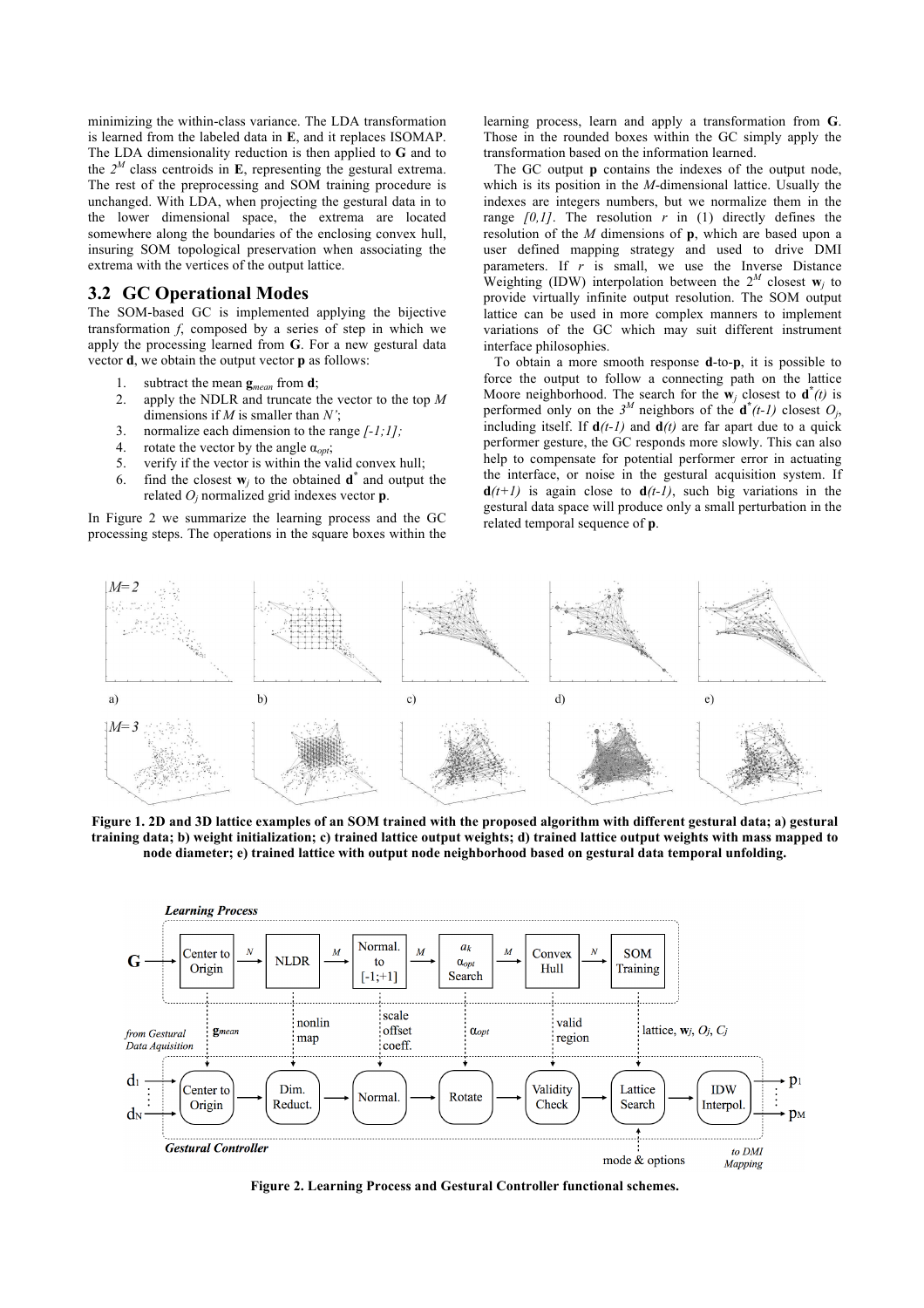The SOM algorithm is supposed to organize the output node weights also according to the training data density. More dense areas will have more output nodes and vice versa, which ideally means equal  $C_i$  across all the output nodes. However in real cases some minor difference may still be present. We can consider the  $C_i$  as a mass value associated with  $O_i$  and replace the Euclidean distance with a "gravity force" in the neighborhood search as in (5)

$$
F_j = \left(G_{const} \cdot C_j / \left| \mathbf{w}_i - \mathbf{d}^* \right|^2 \right) \tag{5}
$$

where *Gconst* represents a user-defined gravitational constant, and we can omit the mass of **d \*** because it will just scale equally across all the *F<sup>j</sup>* . With this approach, independently of the neighborhood search space definition, the winner  $O_j$  is the one giving the strongest gravitational attraction. The GC response perturbed by the mass of the output nodes is nonlinear, presenting "hills" and "valleys" where a different amount of gestural energy is required to change position.

So far, we have used the SOM-based GC using the global gestural information learned from **G**. Therefore the system will also respond to gestures different from those used for training, but in terms of their multidimensional shape and density in **G**. At the end of the learning process we found the set of possible next nodes for each of the lattice output nodes, analyzing forward and backward the sequence of entries in **G**. We can use the possible next nodes associated to each  $O_i$  as a neighborhood search subspace. In this way, we obtain a different operational modality where the GC responds only to gestures consistent with those used in training. This modality introduces strong constraints between the GC input and output, and it is not used in our VCI system.

### **4. VCI INTEGRATION & EVALUATION**

In this section we discuss the Self-Organizing Gestures user perspective. We briefly describe the integration with our VCI system, and we present some numerical results. The proposed method is completely unsupervised and allows the user to obtain the GC transformation *f* by providing only some gestural examples. Because the method is unsupervised, the implication is that users have to learn the resulting gestural organization in relation to the GC output. We provide two computationally inexpensive possibilities for allowing the user to modify the system response in real-time. The first is the range *[0,1]* inversion for every single GC output to *[1,0]* and the second is the application of a global scaling value to the **w***<sup>j</sup>* , to expand or shrink the output lattice in relation to the GC input space, while maintaining the same topology.

We have implemented the learning process of Section 3.1 using a set of MATLAB functions with a simple interface. The gestural training data is read from a file, and imported into a single matrix. During the learning process it provides some intermediate text information and it shows graphically the SOM learning process plotting and updating the **w***<sup>j</sup>* grid over the **G** data after the dimensionality reduction. Plotting is supported for *M* less than *4*. The learning function returns a single structure including all the data necessary for the various operational modes described in 3.2. For the NLDR we use the Dimensionality Reduction Toolbox<sup>1</sup>. The real-time GC operative modes are implemented in a separate MATLAB function, which exchanges data though the Open Sound Control (OSC) protocol, receiving the gestural data **d** and sending out **p**. The real-time GC is able to change its behavior in runtime in

j

response to specific OSC messages. It is possible to change the operative modality, invert the output ranges, and modify the global scale factor for the **w***<sup>j</sup>* .

The integration with our VCI MAX/Msp system [6] is established through the OSC communication for the real time part, while the gestural training data is collected into a matrix in MAX/Msp and exported to a text file using FTM [19]. In the VCI prototype we implemented a larger vocal feature computation and a system for noisy features rejection based on vocal postures as described in [20]. A mixture of MFCC and PLP features represent the system's gestural data. Even though we tested the different operative mode described in 3.2, in the evaluation experiments we work using a search space limited to the Moore neighborhood of the previous output node, which is the modality that better suits voice driven GC.

The evaluation data presented here considers only the GC performances. We probe the measurement data before our DMI mapping system [21], which is integrated in the VCI. We ran two categories of tests using 10 different vocal gestural training data **G**. In the first category we verified the performances of the learning process. For each **G** we trained the two equivalent SOMs 20 times, one using our proposed method and the other one using the standard SOM method. We compared the two by measuring the frequency of global topology (twisting, folding, curling) and local topology distortions. These results are presented in Table 1, reporting the average over the 10 cases.

In the second category of test we gave the user 3 minutes to learn and fine-tune the SOM-based GC, and a second GC obtained with our previous VCI approach having equal dimensionality and output resolution The user was then asked to perform two tasks. The first was to cover the highest number of GC output combinations possible (each lattice output node represents one combination) within 1 minute; the other was to maintain the output at  $2^M + 1$  key positions (vertices and center) for 5 seconds. We then measured the output stability in terms of standard deviation. The results are presented in Table 2, showing the average over the 10 cases. In these tests we refrained from mapping the GC output to any DMI in order to focus attention on the output signal itself that will be used for mapping. The presence of sonic feedback can ease some of the tasks thereby biasing the measurements. Performance might also have been influenced by the nonlinearities in the DMI parameters-to-sound response. Thus the only feedback provided in the user testing were the *M* on-screen continuous sliders and an *M-*dimensional grid. For these experiments, the **G** dimensionality *N* varies case by case between *7* and *28*, while the *N'* is usually either *2* or *3*, typical for vocal gestural data.

**Table 1. Topology distortion performances comparison between standard and proposed learning process.**

| Test                            | <b>Standard</b><br><b>Training SOM</b> | Modified<br><b>Training SOM</b> |
|---------------------------------|----------------------------------------|---------------------------------|
| % Global Topology<br>Distortion | 63.5%                                  | 2.5%                            |
| % Local Topology<br>Distortion  | 33%                                    | 6%                              |

**Table 2. Use task comparison between the VCI GC and the Self-Organizing Gestures (SOG) based VCI GC.** 

| Task                                                          | VCI GC | <b>SOG-VCI</b><br>GC |
|---------------------------------------------------------------|--------|----------------------|
| % Covered Output<br>Combination                               | 74.3%  | 96.5%                |
| <b>Key Positions Output Stability</b><br>(standard deviation) | 0.14   | 0.06                 |

<sup>&</sup>lt;sup>1</sup>http://homepage.tudelft.nl/19j49/Matlab\_Toolbox\_for\_Dimens ionality\_Reduction.html